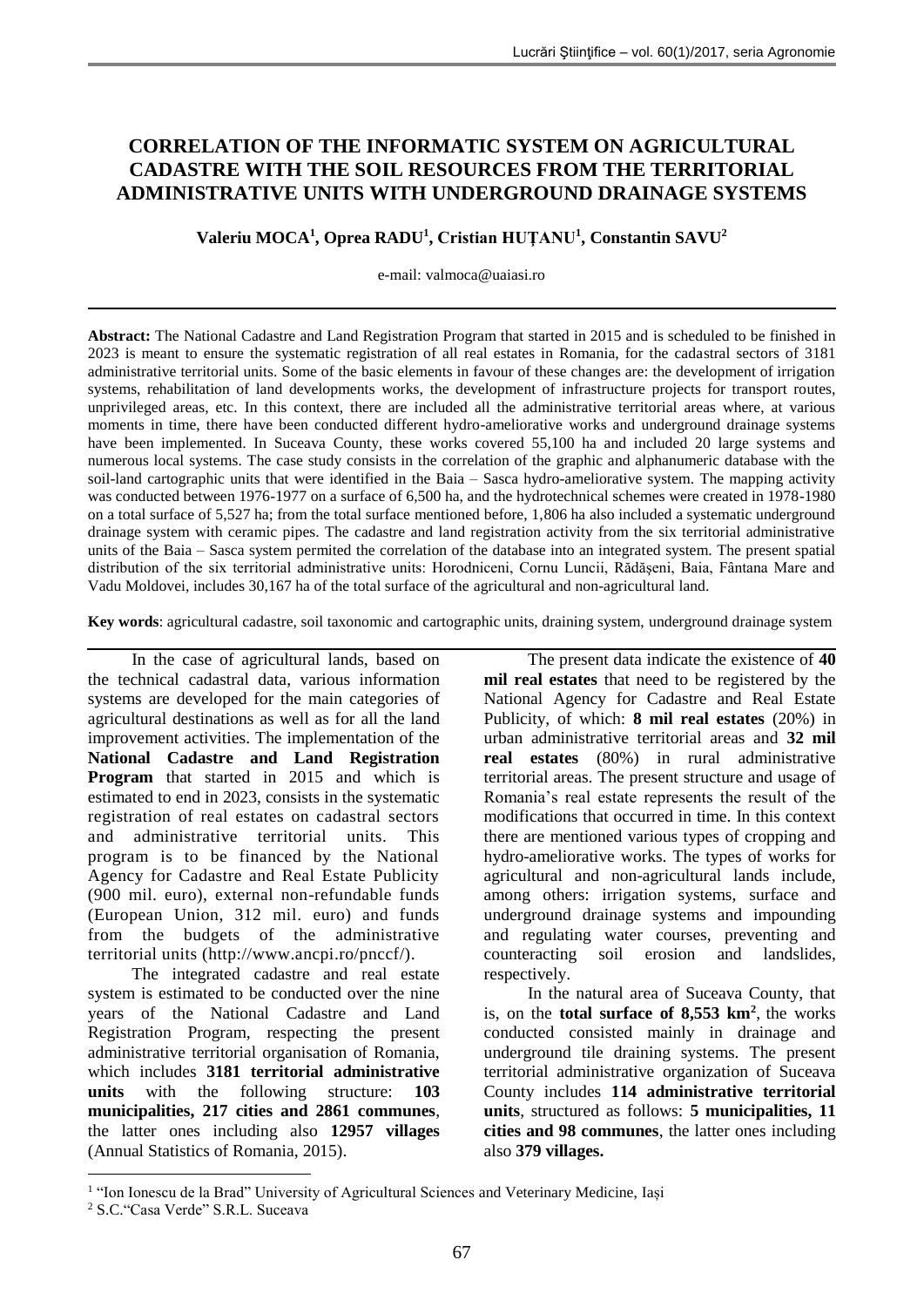### **MATERIAL AND METHOD**

The distribution of agricultural lands in the extra-Carpathian area of Suceava County was influenced in time by excessive humidity (pluvial and phreatic) which pointed out their existence in a certain climatic area.

The most well-known areas affected by excessive humidity are the following: the **wet meadow and the terraces of Siret, Suceava and Moldova rivers; Falticeni Plateau, Dragomirnei Plateau, Radauti Depression and others.**

In Suceava County it has been indicated a total surface of 88,269 ha of agricultural land with excessive humidity and 60,138 ha floodable land due to river overflow (Moca, V., Bucur, D., 2014).

Considering the natural conditions from the meadows and the terraces near the Moldova river, the hydrographic sector of **Cornu Luncii – Fântâna Mare** has frequently been characterized by periodic excess of humidity in the soil – subjacent rock system. In order to eliminate the excess of water from the soil various systematic surface and underground drainage work have been conducted.

The purpose was to improve soil aeration and provide relatively good conditions for the agricultural lands.

For the correlation of the present cadastre and land registration system with the resources of the soil and the existent infrastructure works – surface and underground pipe drainage works the **Baia-Sasca hydro-ameliorative system** from the hydrographic basin of Moldova river was taken into consideration.

The hydro-ameliorative works conducted between 1978 - 1980 covered the cadastral sectors of five administrative units. They included surface and underground pipe drainage systems.

Nowadays, given the reorganization of administrative – territorial units, the area of the Baia – Sasca hydro-ameliorative system covers the following six territories: **Horodniceni, Cornu Luncii, Rădăşeni, Baia, Fântana Mare and Vadu Moldovei**. The total surface of the land from the six administrative territorial units equals **30,167 ha**.

The technical cadastral and real estate works are to be implemented on cadastral sectors. respecting the documents and the property right of each real estate, both on field and on the basic topographic plan.

The graphic spatial distribution fund for the hydrotechnical scheme of the Baia – Sasca hydroameliorative system, included, according to the official cartographic framing, **28 geodetic trapeziums**, scale 1:5 000 (Figure 1).



Figure 1 **Cartographic framing of administrative territorial units on geodetic trapeziums, scale 1:5 000**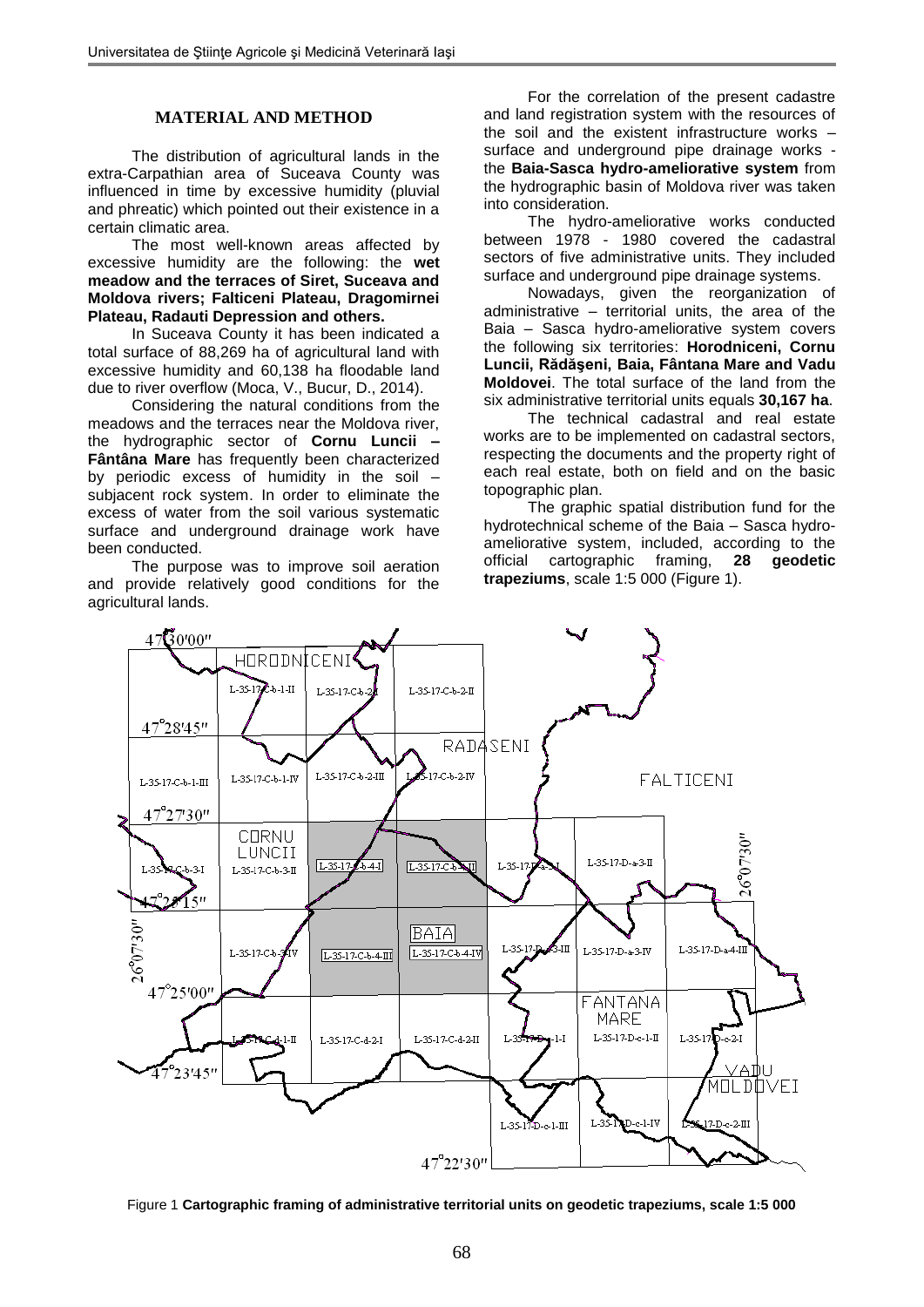### **RESULTS AND DISCUSSIONS**

The implementation of the cadastre and land registration system in the territorial administrative units ensures, from a practical point of view, the answer to both economic and legal demands of local communities.

# **a. Mapping and classification of soil units from the Baia- Sasca hydro-ameliorative system**

The pedological studies conducted during the design phase of the Baia-Sasca hydroameliorative system from 1976-1978 included a total surface of **6,500 ha**, from six territorial units, namely: Horodniceni, Cornu Luncii, Radaseni, Baia, Fantana Mare and Vadul Moldovei. The identification and the areas where the soil units could be found was possible at the time of the pedological mapping process using the criteria mentioned in the Romanian Soil Classification System (**SRCS – 1976, 1980**).

Considering the pedegenetic conditions of the Baia-Sasca Depression, four soil classes have been identified: **mollisols, argiluvisols, hydrogenic soils** and **imature soils**, that included, at higher and lower level, **11 types, 21 subtypes and 47 soil varieties** (Table 1).

| Гаblе ∶ |  |
|---------|--|
|---------|--|

| Classification of soil types and subtypes from Baia |
|-----------------------------------------------------|
| Depression, according to the Romanian Soil          |
| Classification System (SRCS - 1976, 1980)           |

| Crt.                    |                                       | Area  |       |
|-------------------------|---------------------------------------|-------|-------|
| no.                     | Soil class, type and subtype          | ha    | %     |
|                         | <b>MOLLISOLS</b>                      | 2,729 | 42.0  |
| 1                       | Argilic cambic pratoziom              | 134   | 2.1   |
| $\overline{\mathbf{c}}$ | Grey cambic soil                      | 431   | 6.6   |
| $\overline{3}$          | Grey pseudogleyied soils              | 2164  | 33.3  |
|                         | <b>ARGILUVISOLS</b>                   | 522   | 8.0   |
| 4                       | Argilic brown soil                    | 87    | 1.3   |
| 5                       | Pseudogleyied podzolied<br>brown soil | 213   | 3.3   |
| 6                       | Podzolic pseudogleyied soil           | 146   | 2.2   |
| $\overline{7}$          | Podzolic pseudogleyied soil           | 76    | 1.2   |
|                         | <b>HYDROGENIC SOIL</b>                | 1482  | 22.8  |
| 8                       | Tipic pseudogley                      | 65    | 1.0   |
| 9                       | Mollic pseudogley                     | 405   | 6.2   |
| 10                      | Podzolic pseudogey                    | 210   | 3.3   |
| 11                      | Mollic amphigley                      | 500   | 7.7   |
| 12                      | Cambic amphigley                      | 152   | 2.3   |
| 13                      | Histic gley                           | 150   | 2.3   |
|                         | <b>IMATURE SOIL</b>                   | 1767  | 27.2  |
| 14                      | Mollic alluvial soil                  | 465   | 7.2   |
| 15                      | Lithic alluvial soil                  | 41    | 0.6   |
| 16                      | Gleyic alluvial soil                  | 177   | 2.7   |
| 17                      | Mollic lithic alluvial soil           | 653   | 10.0  |
| 18                      | Mollic gleyied alluvial soil          | 138   | 2.1   |
| 19                      | Lithic alluvial soil                  | 267   | 4.1   |
| 20                      | Gleyied colluvial soil                | 16    | 0.3   |
| 21                      | Pseudogleyied eroded soil             | 10    | 0.2   |
|                         | <b>TOTAL SURFACE MAPPED</b>           | 6,500 | 100.0 |

By adopting the Romanian Soil Taxonomy System, which based on the passing of time and experience, developed four editions, **SRTS – 2000, 2003, 2012, 2012<sup>+</sup>** , resulted an improvement of the practical usage of soil units and also their correlation to the world wide existent systems.

The present soil taxonomy system (**SRTS – 2012, 2012<sup>+</sup>** ) has defined 12 soil classes compared to the 10 classes of the old system (**SRCS – 1976, 1980**). The updating of soil units at class level was possible depending of the presence of a certain horizon real estate reference point (Vlad, V., Florea, N., et. al., 2014).

Based on the correlation of SRCS and SRTS soil classification systems (Moca, V., Filipov, F., et. al., 2015) resulted **six soil classes**, keeping the **21 soil types/subtypes**, but including them in different classes (Table2).

**Classification of soil types and subtypes from Baia Depression, according to the Romanian Soil Taxonomy System (SRTS-2012, 2012<sup>+</sup>**

Table 2

| Taxonomy System (SRTS-2012, 2012*) |                             |                   |                   |  |  |
|------------------------------------|-----------------------------|-------------------|-------------------|--|--|
| Crt.                               | Soil class, type and        |                   | Area              |  |  |
| no.                                | subtype                     | ha                | $\overline{\%}$   |  |  |
|                                    | <b>CERNISOLURI</b>          | 3,229             | 49.7              |  |  |
| 1                                  | Faeoziom cernoziomid        | 134               | 2.1               |  |  |
|                                    | cambic (FZ cm.cb)           |                   |                   |  |  |
| $\overline{c}$                     | Faeoziom cambic greic       | 431               | 6.6               |  |  |
|                                    | cernic (FZ cb.gr.ce)        |                   |                   |  |  |
| 3                                  | Faeoziom argic greic        |                   |                   |  |  |
|                                    | stagnic cernic              | 2,164             | 33.3              |  |  |
|                                    | (FZ ar.gr.st.ce)            |                   |                   |  |  |
| 4                                  | Faeoziom gleic cernic       | 500               | 7.7               |  |  |
|                                    | (FZ gl.ce)                  |                   |                   |  |  |
|                                    | <b>CAMBISOLURI</b>          | 152               | 2.3               |  |  |
| 5                                  | Eutricambosol molic         | 152               | 2.3               |  |  |
|                                    | amfigleic (EC mo.dg.st)     |                   |                   |  |  |
|                                    | <b>LUVISOLURI</b>           | 446               | 6.8               |  |  |
| 6                                  | Preluvosol tipic (EL ti)    | 87                | 1.3               |  |  |
| $\overline{7}$                     | Luvosol stagnic (LV st)     | $\overline{2}$ 13 | 3.3               |  |  |
| 8                                  | Luvosol albeglosic stagnic  | 146               | 2.2               |  |  |
|                                    | $(LV$ gl.st)                |                   |                   |  |  |
|                                    | <b>HIDRISOLURI</b>          | 906               | $\overline{1}4.0$ |  |  |
| 9                                  | Stagnosol tipic (SG ti)     | 65                | 1.0               |  |  |
| 10                                 | Stagnosol molic (SG mo)     | 405               | 6.2               |  |  |
| 11                                 | Stagnosol luvic (SG lv)     | 210               | 3.3               |  |  |
|                                    | Albeglosic Stagnosols       |                   |                   |  |  |
| 12                                 | (SG ab.gl.dg)               | 76                | 1.2               |  |  |
| $\overline{13}$                    | Gleiosol histic (GS tb)     | 150               | 2.3               |  |  |
|                                    | <b>PROTISOLURI</b>          | 1,757             | 27.0              |  |  |
| 14                                 | Aluviosol molic (AS mo)     | 465               | 7.2               |  |  |
| 15                                 | Aluviosol prundic (AS pr)   | 41                | 0.6               |  |  |
| 16                                 | Aluviosol gleic (As gk)     | 177               | 2.7               |  |  |
|                                    | Aluviosol molic prundic     |                   |                   |  |  |
| 17                                 | (AS mo.pr)                  | 653               | 10                |  |  |
|                                    | Aluviosol molic batigleic   |                   |                   |  |  |
| 18                                 | $(AS \text{ mod } q)$       | 138               | 2.1               |  |  |
|                                    | Aluviosol entic eutric      |                   |                   |  |  |
| 19                                 | (AS en.eu)                  | 267               | 4.1               |  |  |
| 20                                 | Aluviosol coluvic batigleic |                   |                   |  |  |
|                                    | (AS co.eu)                  | 16                | 0.3               |  |  |
| <b>ANTRISOLURI</b><br>10<br>0.2    |                             |                   |                   |  |  |
| 21                                 | Antrosol erodic (AS er)     | 10                | 0.2               |  |  |
|                                    | <b>TOTAL SURFACE MAPPED</b> | 6,500             | 100.0             |  |  |
|                                    |                             |                   |                   |  |  |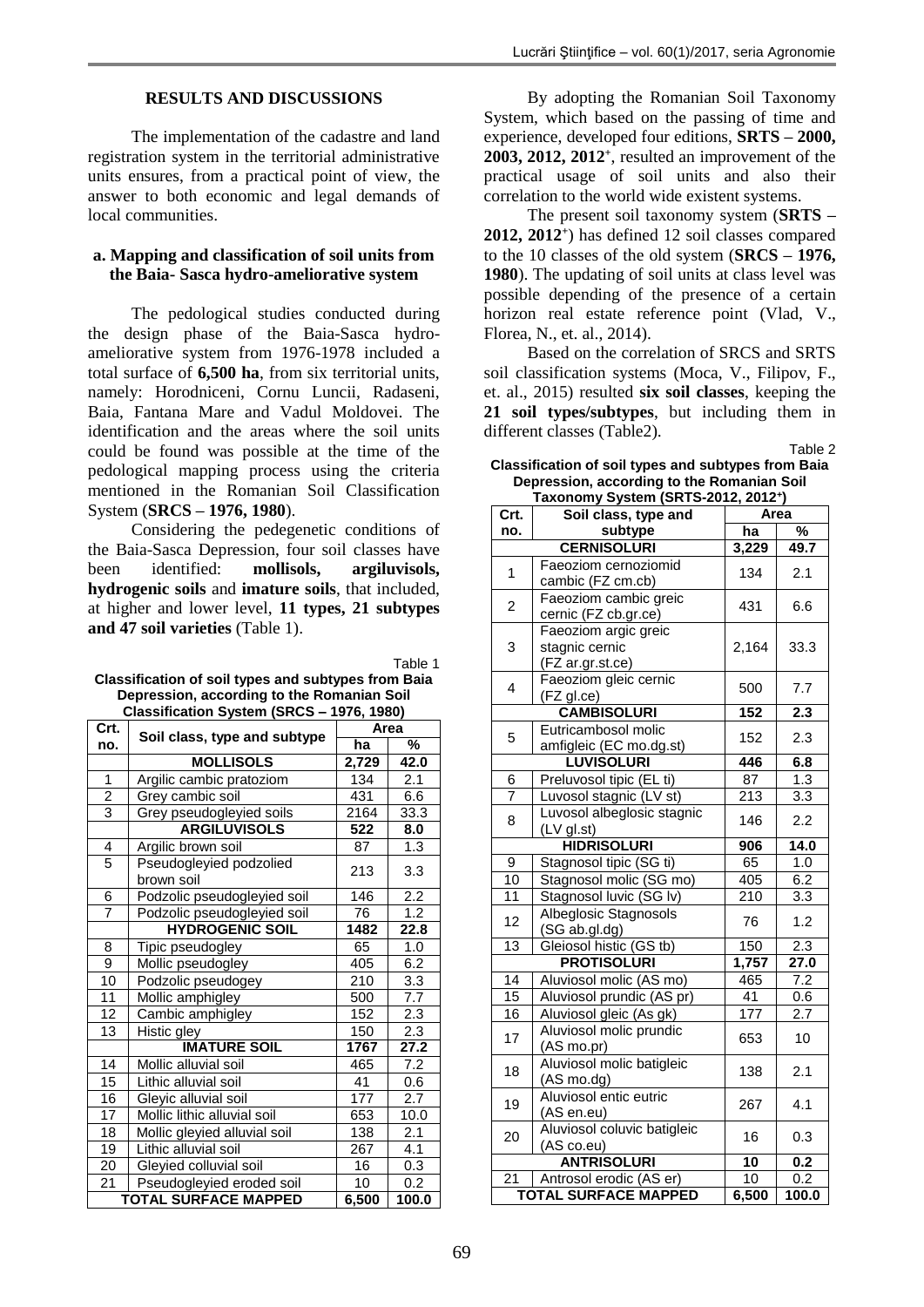The basic cadastral entities of the technical and qualitative cadastre are to be represented graphically on the basic topographic plan, scale 1:5000. In this context, four trapeziums with the following nomenclature have been selected **L-35- 17-C-b-4-I; L-35-17-C-b-4-II; L-35-17-C-b-4-III and L-35-17-C-b-4-IV**, respectively, that mainly, cover the administrative territory of the Baia commune, Suceava County.

The graphic representation of the four trapeziums, scale 1:5000, includes a total surface of 2183.9068 ha, that is the equivalent of 33.6% of the total soil map surface, and indicates the spatial distribution of soil units (1, 2, 3, …, 47).

The equivalation of old soil names with new ones from the new system conducted to the following framing of the soil units from the four trapeziuns considered in this study: **five soil classes: 14 types/subtypes and 30 soil varieties** (Figure 2).

# **b. Elements of surface and underground drainage in the Baia-Sasca system**

In the "**Baia Depression**" which includes the meadow and the terraces on the left side of Moldova river from the sector of **Cornu Luncii – Baia – Fantana Mare hydrographic basin**, have been conducted between 1978-1980 extended works for removing the surface and underground water excess.

The Baia-Sasca hydro-ameliorative system included a total surface of 5,527 ha from six territorial administrative units.

On 1,806 ha there was also a systematic underground clay drainage system (Moca, V., Bucur, D., 2014).

The scheme of the surface and underground pipe drainage network from the Baia commune is presented below (Figure 3).



Figure 2 **Soil units mapping on trapeziums in Baia commune, scale 1:5000**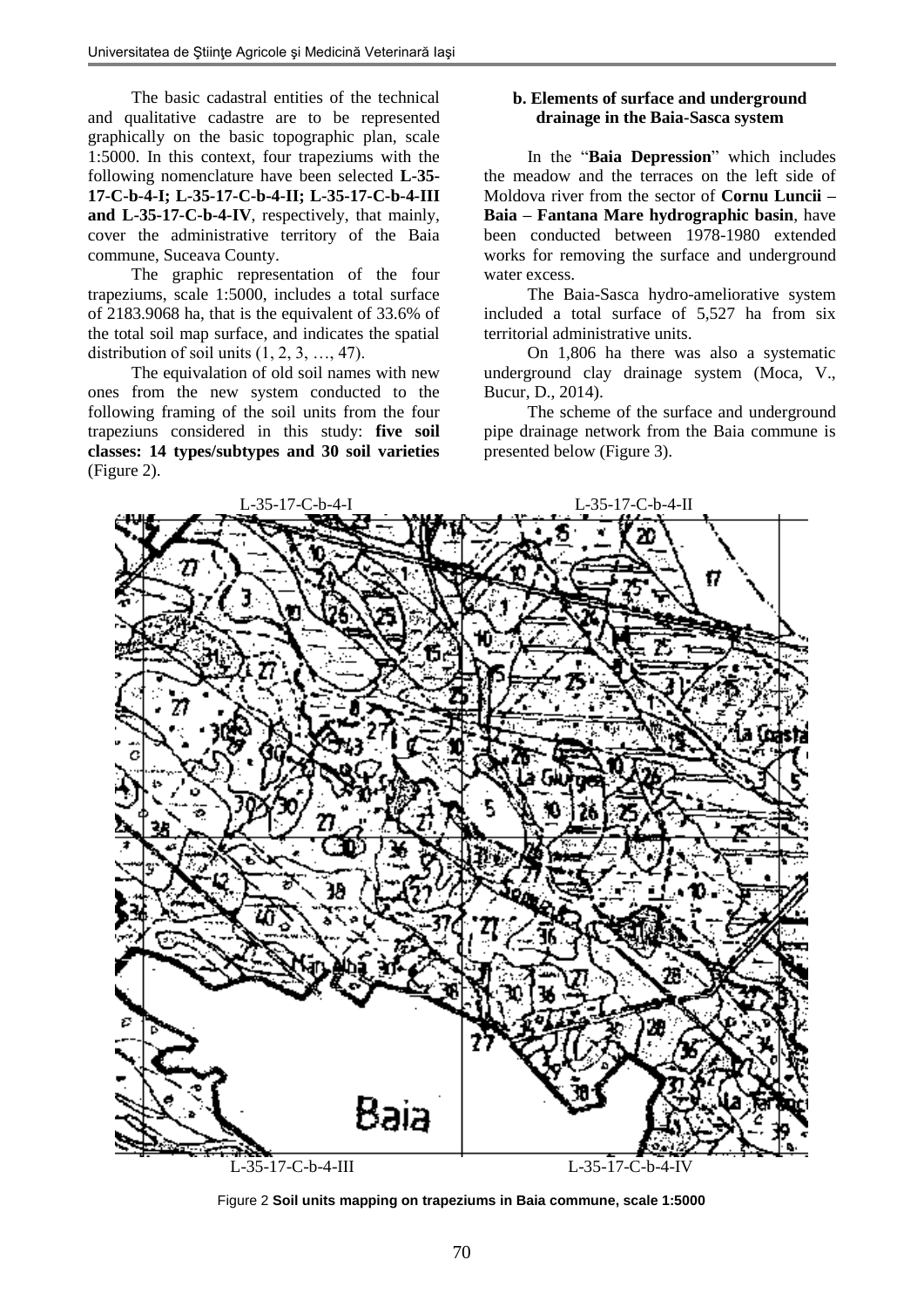

Figure 3 **The surface and sub-surface drainage network in Baia, on trapeziums, scale 1:5000**

The surface and underground pipe drainage works from the meadow and the low terraces of Moldova river were conducted on the following soil-land units: Aluviosol gleic (As gk); Aluviosol molic batigleic (AS mo.dg); Gleyic Phaeozems (LV ab); Mollic stagnic gleyic Combisols (CM mo-gl-st) and Histic Gleysols (GL hi), (Table 1).

On the platforms from the middle terrace of the Moldova river, the surface underground drainage system was expanded on the following soil units: Haplic Stagnosols (ST ha), and Luvic Stagnosols (ST lv), (Table 1).

At the same time, these works are also mentioned on isolated areas – on the platforms of high terraces with depression like features, on the following soil units: Stagnic Luvisols (LV st); Stagnic Albeluvisols (AB st) and Stagnic Albeluvisols (AB st), (Table 1).

Depending of the presence of a certain diagnosis and/or a key feature of the soil considered, the soil units were equivalated from the Romanian Soil Classification System (SRCS – 1976, 1980) into the Romanian Soil Taxonomy System (SRTS  $-$  2012, 2012<sup>+</sup>), presented above (Table 1 and Table 2).

The representation of the hydro-ameliorative system on the **control areas** of the four trapeziums scale 1:5000 pointed out the structure the wideness of the works and the hydrotechnical constructions.

The total length on the drainage canals of various orders, at a distance of 300 - 400 m between them, was of 168,10 km.

The underground pipe drainage system included clay and locally, plastic pipes, respected the 15-20 m distance between the absorbent drains and posing depth of 0.80 - 1.10 m (Figure 3).

# **c. The correlation of a real estate extract with soil units and the hydro-technical scheme**

For the correlation of the graphic and alphanumeric cadastral database with soil units and the elements of the surface and underground drainage network, it was considered a real estate extract of **38.5118 ha**, of an agricultural land used as natural pasture. The surface measured was determined using the system of coordinates of the 1970 Stereographic projection. It was also graphically represented on the geodetic trapezium at scale 1:5000 (L-35-17-C-b-4-I) with the control and compensation area of 545,8709 ha (Figure 4).